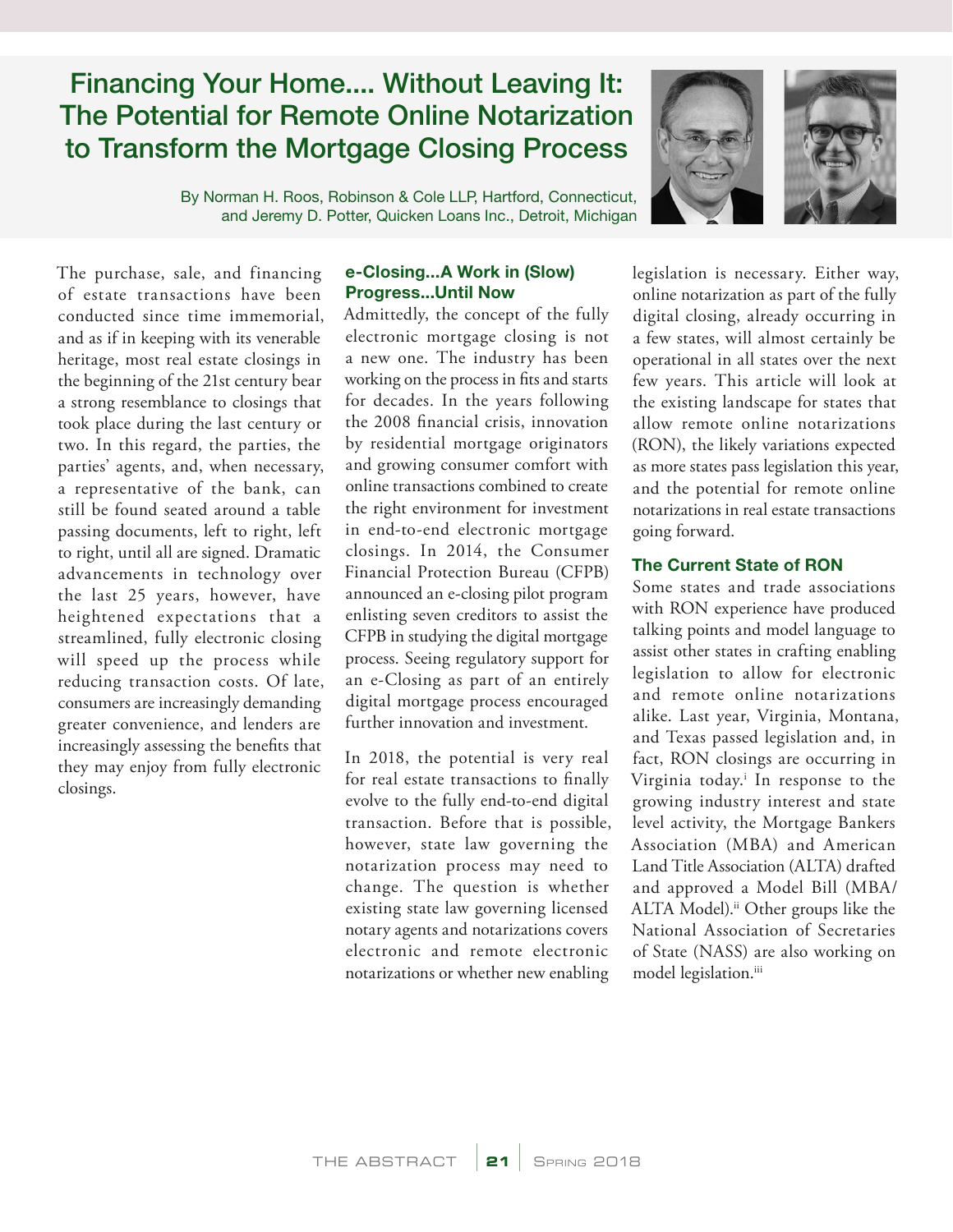By and large, the MBA/ALTA Model is based largely on what succeeded in Texas. The NASS model is likely to be similar but with perhaps even more options for state officials to customize their own legislation. For instance, states looking to tackle RON must make several threshold decisions. First, states must determine which RON provisions and standards will be statutory and which can be—and should be—left for the regulations that will be promulgated pursuant to the RON statute. Second, states must determine if existing notarial licensing requirements allow for electronic notarizations and include a residency requirement for state licensed notary agents. The residency requirement is significant in that it will dictate the location requirements, if any, for the notary in a remote online session. Third, states will set forth whether the authorization is limited to residential real estate, all real estate (i.e., commercial and residential), or all potential online notarial acts. Though each state will undoubtedly have variations and local quirks creating slight operational differences state by state, the RON stakeholders have already made significant progress toward a standard framework.

## Common Ground and Benefits Supporting a Standard Framework Permitting RON

Although some states may prefer electronic notarization as a first step on the way to remote online notarization, the more likely outcome is to permit RON at the outset, given the flexibility provided by the model laws for the adoption of RON laws. In that regard, consumers can select the appropriate process to meet their needs—in-person, eNotarization, or RON. In addition, state authority over

real estate transactions, particularly residential real estate transactions, is not changed by RON. States will continue to establish the licensing standards for notary publics, whether adding electronic online approval to existing licenses or a separate category for electronic notary is set forth. As a result, state authority will define the term of an electronic and online notary. State authority sets minimum standards for approved technology to conduct electronic and remote online notarizations. State authority decides whether the document seal will include information about the nature of the signature session. State authority will continue to set the fee schedule for notarial acts and recordings.

The benefits of RON are many. Additional records required for RON, including the two-way real time audiovisual records, will provide all parties (buyers/borrowers/ sellers/lenders and regulators) with unprecedented transparency. In that regard, some stakeholders have pointed out that RON is a more secure process, given the ability for lenders and investors to access an immediate audit trail of the closing.iv In particular, as alluded to above, the initial state laws and model laws amend the definition of "physical presence" to include real-time two-way audiovisual communication. Since this language allows the notary and principal to satisfy the presence requirement without actually being in the same room, critics suggest the remote notarization process will increase the potential for fraud. Fraud will, however, continue to be a potential risk, regardless of where the notary sits. Electronic fraud constitutes the most common type of fraud today. RON enhances the secure

transmission of data between parties by means of identity (ID) verification technology and credential analysis. Secure communication and e-signing platforms also help to address both physical and electronic security, making RON perhaps the most secure method of signing.

By way of example, RON protocols can use a variety of ID verification and credential analysis methods. The principal can be asked to hold up both sides of a government-issued ID for review. A government-issued ID can be swiped through a reader depending on the hardware associated with the platform. Secure login credentials, codes, or verification questions can be required prior to entering the signing session.

Another benefit of RON is the inherent utilization of digital records and the efficiency and cost-savings of electronic storage, such as cloud storage, as opposed to a more paperintensive process. Lastly, because states retain the regulatory authority to set technology and security standards, RON will almost certainly generate more information than the electronic notarization sessions already occurring in most states. Accordingly, courts, regulatory agencies, and other interested parties should be able to rely more confidently on the process and records generated during a RON session than through a conventional electronic closing.

## Variations Among States

For the RON framework to work seamlessly across state borders, states must be able to accept remote or paper notarization from another state, as long as the signature was executed according to that state's laws.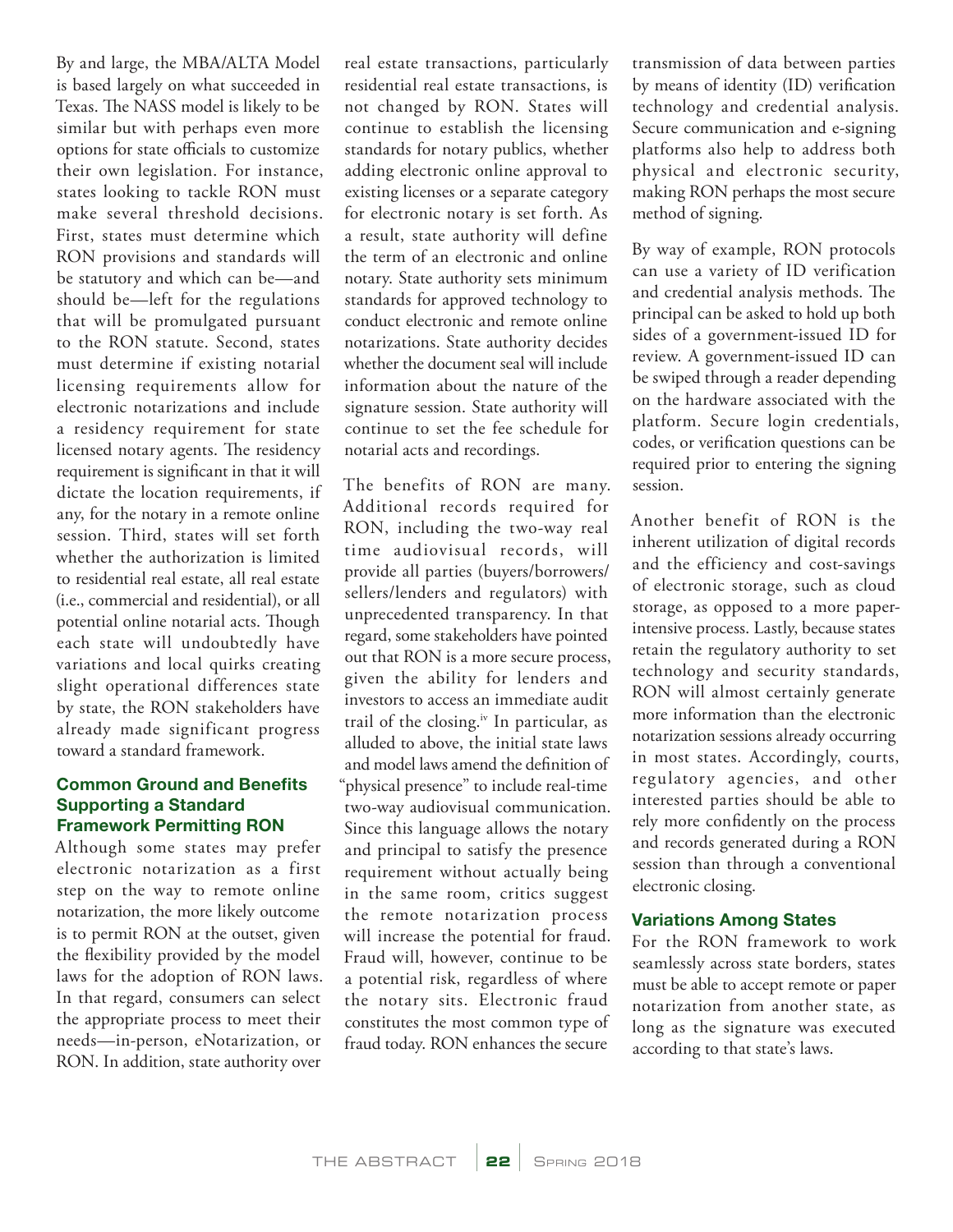The benefits that support a standard framework for RON do not mean that there will be or should be no variation among the states. In the three states where RON is currently (and explicitly) enabled, there are already slight variations:

- Virginia allows the property, principal, and notary official to be located in any state at the time of the signing session, so long as the notary official is a duly licensed Virginia notary.
- Montana allows the principal, property, and notary official to be anywhere within Montana, and the principal may remotely wet sign or eSign documents during that session.
- Texas allows the principal to be anywhere during a signing session for a Texas property conducted by a Texas notary official.<sup>v</sup>

Still, other states may allow for the RON process, either through the passing of a statute or an existing state law that does not explicitly prohibit it. Nevada explicitly allows for remote online notarizations of wills and trusts. The state is working on similar legislation for residential real estate closings. Ohio passed authorization of RON closings in a state bill last year but is revisiting the scope of the authorization in 2018. Different residential real estate industry participants, such as lenders, service providers, and title insurers, have varying interpretations as to the practice in these states.

#### Looking Ahead to 2018

States currently debating RON legislation have the benefit of both the comparison of the three states currently embracing the practice as well as the model laws recently published. Most agree that the Texas law, which became the foundation for the MBA/ ALTA Model, has the broadest support among all stakeholders. To better understand the future state, here are the key areas each state will have to consider when promulgating enabling legislation.

*Physical location.* The value of a RON session is greatest when the homeowner, property and notary public can be located anywhere. Understanding that states may seek to retain certain boundaries such as the property state and notary's residency, RON can still be a valuable service to consumers and future constituents by allowing the homeowner to be anywhere.

*Minimum authentication/security standards.* One temptation for legislators and regulators alike will be to prescribe the minimum standards for ID verification/credential analysis, security, and technology platforms. RON implementation will work best for consumers, industry, and regulators alike when minimum standards are technology and vendor neutral and incorporate, for example, an independent industry standard-setting organization or baseline without specifically identifying approved vendors.

*Recordkeeping.* As is the case today, states set out the journaling and recordkeeping requirements for state notary officials. States will have to decide how to address a notary's journal entry. Important considerations include whether an electronic journal must include a reference or acknowledgement of the existence of audio/video. Most states separate the audiovisual record from the journaling requirement. The journal entry can be electronic without containing the audiovisual file. Less certainty exists around the audiovisual record. Most industry stakeholders agree that the industry standards for recordkeeping will govern the session recording. In residential real estate, for example, this will allow lenders, title companies, and investors to establish the responsibility and liability for the retention of the audiovisual session. Most notary associations agree that the individual notaries cannot be responsible for the cost and security of storage.

*State seal.* Secretaries of State have responsibility over the seal associated with an approved notarization in that state. The state legislation or regulation will consider how, if at all, the seal should be amended to identify if the notarization occurred in person or remotely. Since authorized under state law, notarial acts carry the same legal weight whether wet signed, e-signed, or e-signed through remote session. The state can decide how to identify the various methods.

Given the foregoing safeguards, the RON process holds the prospect of providing heightened accessibility and convenience to consumers without sacrificing state authority or security standards.